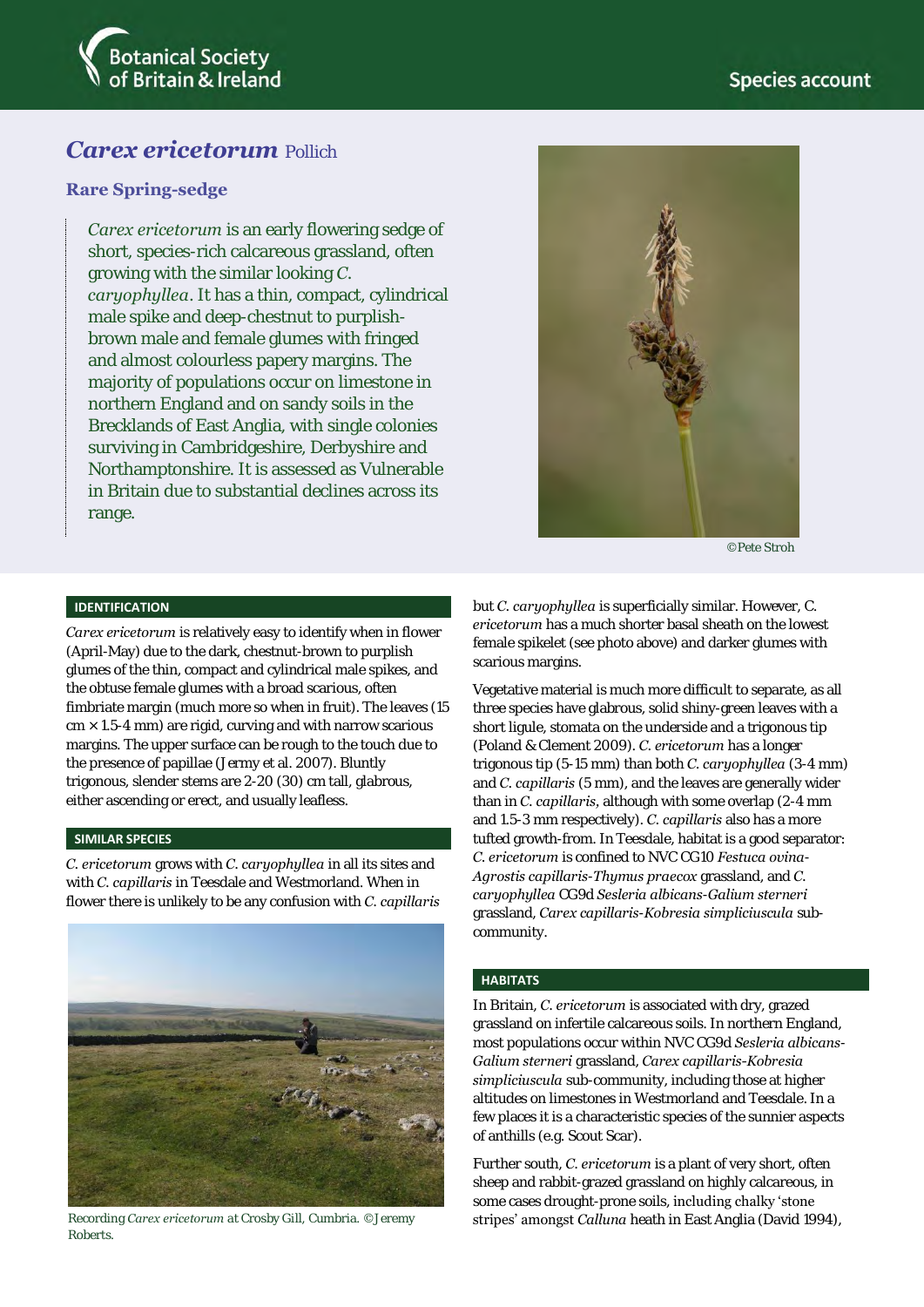# *Carex ericetorum* Pollich

where it is found with plants of local interest such as *Astragalus danicus* and *Botrychium lunaria*. It is most often associated with three main vegetation communities: CG2 *Festuca ovina*-*Avenula pratensis* grassland and CG7 *Festuca ovina*-*Hieracium pilosella*-*Thymus praecox*/*pulegioides* grassland on chalk and CG5 *Bromus erectus*-*Brachypodium pinnatum* grassland on limestone.

In eastern Europe and Siberia, *C. ericetorum* is also frequently associated with dry sandy soils under pine woods, and rocky, dry slopes, moorlands and dry waterways (Bojňanský & Fargašová 2007).

#### **BIOGEOGRAPHY**

A Boreo-temperate species, occurring throughout northern and central Europe from Scandinavia and northern Russia (to 68 °N), as far south as northern Spain, where it is found at an altitude of up to 2700 m, central France, northern Italy, Yugoslavia, Bulgaria and the Caucasus, ascending to 2460 metres in the mountains. It is also found in Siberia (Urals). It reaches its north-western limit in England (David 1981).

In Britain *C. ericetorum* is mainly confined to East Anglia (Breckland), limestones around Morecambe Bay and the 'upland' limestones of Westmorland and Teesdale, where it reaches its highest elevation at 540 m on Cronkley Fell (David 1981). Elsewhere single colonies survive in Cambridgeshire, Derbyshire, Northamptonshire, South and North Yorkshire.

#### **ECOLOGY**



Distribution of *Carex ericetorum* in Great Britain and Ireland.

*C. ericetorum* is a shortly-rhizomatous, mat-forming perennial with individual tufts extending very slowly by means of pioneer rhizomes. In Teesdale, at the northern edge of its British range, plants are winter-green unlike populations in more continental areas (e.g. Breckland; Bradshaw 1985). It also reproduces by seed, although flower and fruit production are limited by the severity of climate, and in some seasons it flowers only sparingly, especially at high altitude, and much of the seed is lost before maturity, possibly as a result of grazing or disturbance by livestock (Bradshaw 1985). Flowering may extend into late June in northern England, whist populations in southern England can flower from March onwards.

A poor competitor (Hill et al. 2004), *C. ericetorum* requires the maintenance of open conditions to survive, although most Teesdale sites either have no livestock grazing or are only very lightly grazed, including populations on Cronkley Fell that have been fenced since the 1960s (Elkington 1981). Populations have also persisted on ungrazed sites in Breckland, such as Knettishal Heath, where it reappeared after grazing was reintroduced. This suggests that populations are able to persist vegetatively in low fertility swards overlying very thin soils until more open conditions suited to flowering and fruiting are available, although how long vegetative plants may persist in such conditions is not known.

### **THREATS**

Historically, lowland populations of *C. ericetorum* have been lost to ploughing and quarrying, but today the main threats are eutrophication and competition from coarse grasses following reductions in grazing levels combined with eutrophication. This includes upland sites, such as Widdybank Fell and Orton Scar in Cumbria, where there have been significant reductions in sheep numbers.

In Teesdale it is thought that 40% of the Widdybank Fell population was lost during the construction of Cow Green Reservoir (Bradshaw 1985).

#### **MANAGEMENT**

Like many threatened species of unimproved species-rich calcareous turf, *C. ericetorum* is a poor competitor and requires open conditions achieved through grazing with (ideally hardy breeds of) sheep. Grazing usually takes place during the late summer, autumn and winter months, with the aim of producing a short sward for the spring and summer months, allowing flowering and seed setting for a wide range of species throughout the growing season.

Occasional scrub clearance may be necessary, particularly on sites where invasive species have established a foothold (e.g. *Quercus cerris* at Barnack Hills and Holes,

Northamptonshire) or at sites where there has been a cessation in grazing for a prolonged period of time in the past.